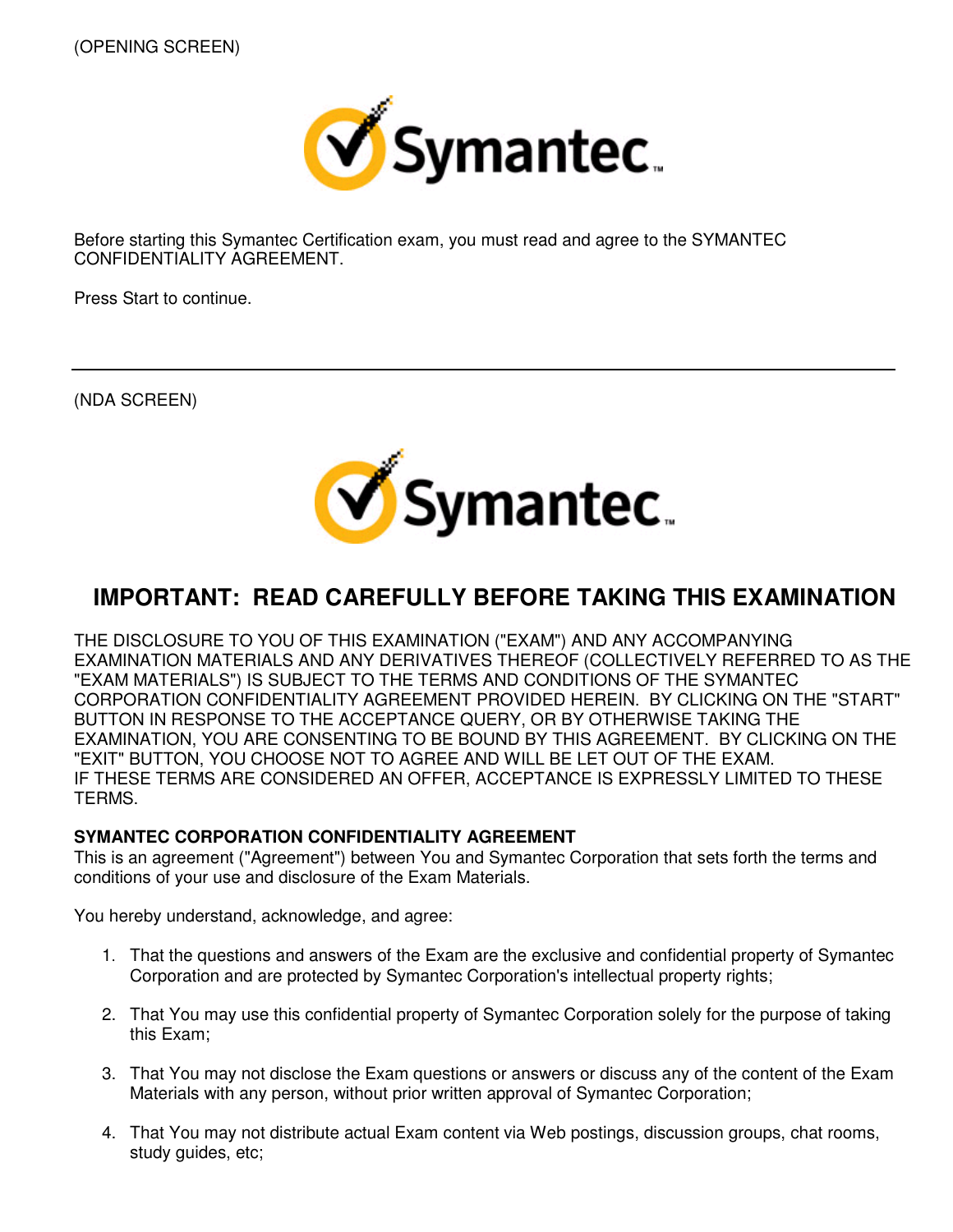- 5. Not to remove from the examination room any Exam Materials of any kind provided to You or any other material related to the Exam, including, without limitation, any notes or calculations;
- 6. Not to copy or attempt to make copies, disclose, reproduce, download, post or publish, disclose or distribute in any way, or otherwise reverse engineer, decompile or disassemble, or make any derivate works, (whether modified, translated, or in their original form) , in whole or in part or by any means (oral, written, photocopied, electronic, reconstructed through memory or otherwise) of any Exam Material or Symantec intellectual property, including, without limitation, any Exam questions or answers;
- 7. Not to sell, license, distribute, give away, or obtain from any other source other than Symantec Corporation the Exam Materials, questions or answers;
- 8 . Not to use any preparatory materials for an Exam other than those made available and authorized by Symantec or an authorized Symantec partner (such as any unauthorized Exam copies, including, without limitation, "brain dump" material or unauthorized publications of Exam questions with or without answers);
- 9; Not to use any aids, notes, equipment or other materials not authorized by an Exam delivery partner or Symantec during the examination, including, for example, the use of an unauthorized copy of the Exam, or otherwise cheating during an examination;
- 10. Not to provide falsified documentation as a means of a false identity, false address, false email, or solicitation of someone to take a test on another's behalf.
- 11. Candidates must take no action to compromise the integrity or confidentiality of any Symantec Exam. Prohibited actions include, but are not limited to any of the following:
	- a. Using any unauthorized preparation materials. The only authorized preparation materials for a Symantec Exam are those made available by Symantec or an authorized Symantec partner.
	- b. Utilizing an unauthorized copy of the Exam, e.g., from a non-Symantec website.
	- c. Reproducing Exam Materials by any means, including reconstruction through memorization.
	- d. Misconduct as determined by statistical analysis.
	- e. Requesting access to Exam questions or other protected Exam Materials in forums, chat rooms or discussion groups, blogs, file sharing sites, or social networking sites.
	- f. Altering Exam scores, score reports or certificates in any manner so as to misrepresent the certification status.
	- g. Giving or receiving unauthorized assistance during an examination.
	- h. Using Symantec Support Services for assistance with Exam questions or to obtain Exam questions and answers.
	- i. Hiding pertinent information regarding a violation of these rules, either intentionally or carelessly.
	- j. Causing a disturbance in a testing facility.
	- k. Violating the Exam retake policy.
	- l. Using the exam or Exam Materials in any way that would violate applicable law.
	- m. Violating this Agreement in any way.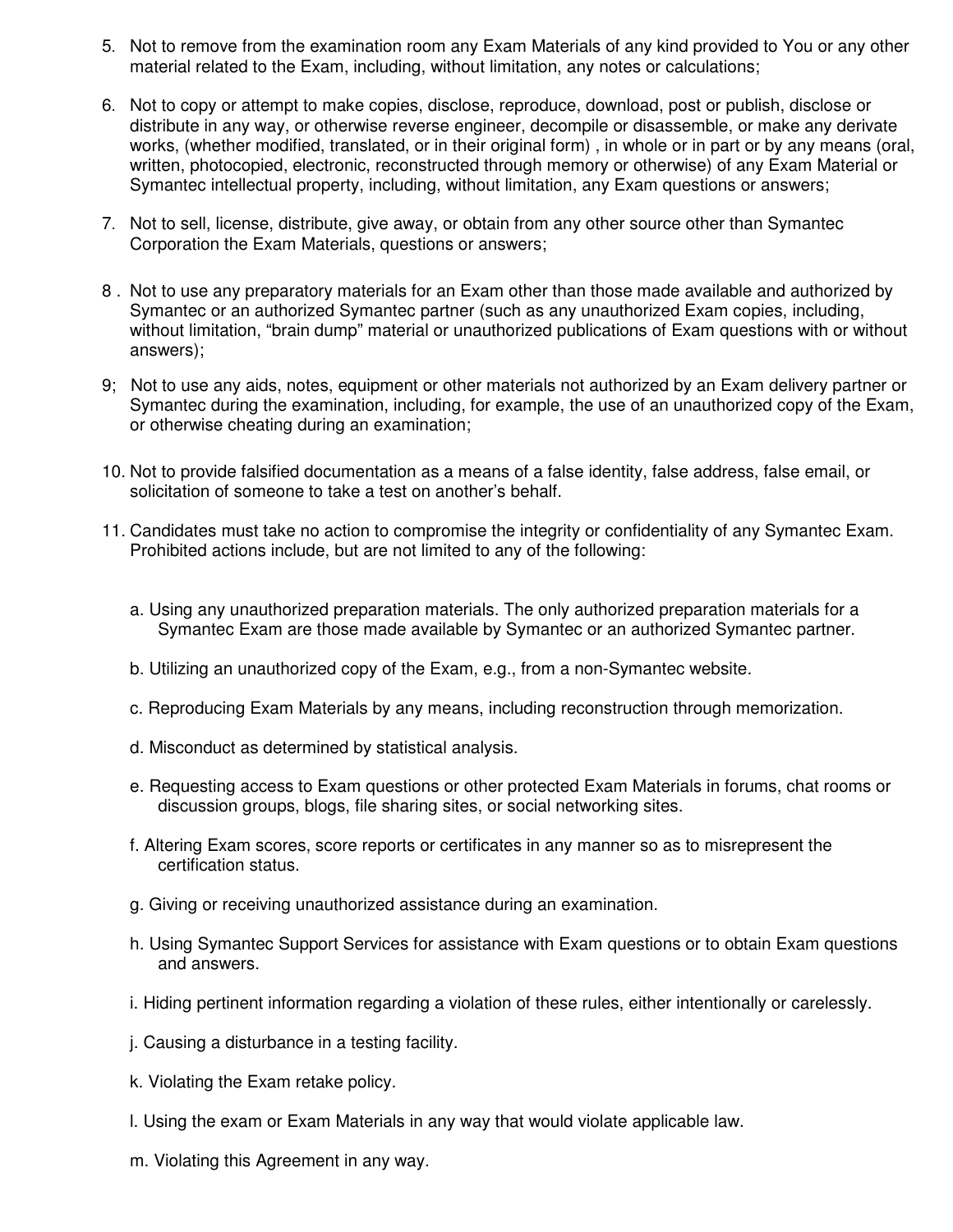n. Violating the Symantec Exam delivery partner's examination agreement in any way.

You hereby acknowledge and agree that violation of any of these provisions will cause irreparable harm to Symantec Corporation for which a remedy at law may be inadequate, and that Symantec Corporation shall be entitled, without waiving any other rights or remedies, to take all appropriate actions to remedy or prevent such disclosure or misuse, including obtaining an immediate injunction. Neither this Agreement nor any right granted hereunder shall be assignable or otherwise transferable by You. This Agreement may be modified only by a writing signed by both parties. This Agreement represents the entire Agreement of the parties hereto pertaining to the subject matter of this Agreement, and supersedes any and all prior oral discussions and/or written correspondence or agreements between the parties with respect thereto. If any provision of this Agreement shall be held, for any reason, to be illegal, invalid or non enforceable, the remaining provisions shall nonetheless be legal, valid and enforceable. This Agreement and all matters arising out of or relating to this Agreement shall be governed by the laws of the State of California, without regard to its conflict of laws rules.

Symantec documents Testing Policies on its website covering confidentiality, conduct and other Symantec Policies – Symantec may use exam statistics to identify anomalies in the exam results and candidate exam response time is subject to being measured and recorded. Symantec reserves the right to validate certification, accreditation, and authorization exam results and timing to complete an exam. If Symantec determines that any misconduct has occurred, Symantec reserves the right to determine if an award will be granted. Penalties for violating any policy can include up to and including a lifetime ban on all future exams and the nullification of all previous certifications, accreditations, and/or authorizations.

## **SYMANTEC PRIVACY NOTICE**

Symantec undertakes to collect and process personal data according to applicable laws. The collected information, which includes the fields in this form, is necessary for the purpose of registering you for the Symantec Accreditation, Certification, or Authorization program, and further to register you for the subscription, awards, program or incentive for which you are submitting your information (the 'registration'). Your contact information may also be used to deliver related marketing messages from Symantec and/or its channel partners. The personal information that you provide to us will be transferred to the Symantec group of companies and its authorized Partners in different parts of the world, including the U.S., that may have less protective data protection laws than the region in which you are situated (including the European Union). Symantec has taken steps so that the collected information, if transferred, receives an adequate level of protection. If you do not agree to your personal data being processed within the Symantec group or its authorized Partners, we may not be able to complete your request. Any emails we send you will contain unsubscribe information, and you may opt-out of future emails at any time.

Your personal information will be stored by Symantec and kept in accordance with Symantec's Online Privacy Statement located here: http://www.symantec.com/privacy/ You can alter your e-mail notification preferences at https://www-secure.symantec.com/custserv/cs\_register.html. Symantec is not responsible for the privacy practices of third parties.

## **SYMANTEC CORPORATION ACCREDITATION/ CERTIFICATION/AUTHORIZATION LOGO/TRADEMARK USE LICENSE AGREEMENT**

IN THE EVENT THAT YOU SUCCESSFULLY COMPLETE AND ARE AWARDED ACCREDITATION AND/OR AUTHORIZATION AND/OR CERTIFICATION FOR SYMANTEC PRODUCT ("CERTIFICATION") SYMANTEC CORPORATION AND/OR ITS SUBSIDIARIES ("LICENSOR") IS WILLING TO LICENSE THE USE OF THE LOGO/TRADEMARK ASSOCIATED WITH THE RELEVANT CERTIFICATION TO YOU AS AN INDIVIDUAL ("YOU OR YOUR") ONLY ON THE CONDITION THAT YOU ACCEPT ALL OF THE TERMS OF THIS LICENSE AGREEMENT. READ THE TERMS AND CONDITIONS OF THIS AGREEMENT CAREFULLY BEFORE USING THE LOGO/TRADEMARK. THIS IS A LEGAL AND ENFORCEABLE CONTRACT BETWEEN YOU AND SYMANTEC. BY CLICKING ON THE "I DO AGREE" OR "YES" BUTTON, YOU AGREE TO THE TERMS AND CONDITIONS OF THIS LICENSE. IF YOU DO NOT AGREE TO THESE TERMS AND CONDITIONS, CLICK ON THE "I DO NOT AGREE" OR "NO" BUTTON AND DO NOT USE THE LOGO/TRADEMARK. IF YOU SELECT "I DO NOT AGREE" YOU WILL NOT BE GRANTED A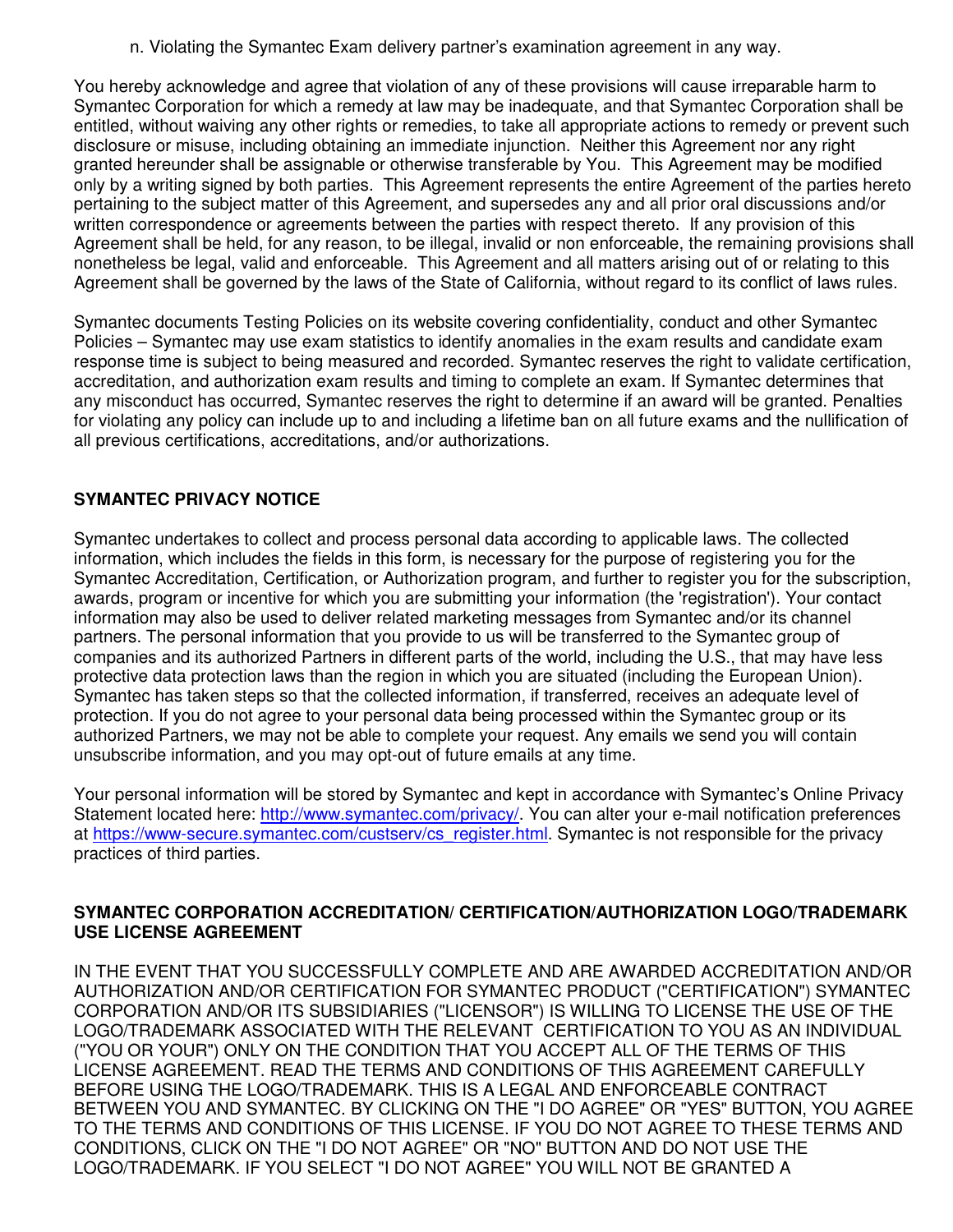### CERTIFICATION AND WILL NOT RECEIVE A CERTIFICATE AND WELCOME KIT AND THIS AGREEMENT SHALL BE NULL AND VOID.

- **1**. **License to Use.** Licensor grants You a non-exclusive, non-transferable license (the "License") for the use the logo and/or /trademark (the "Logo"), on Your personal business cards as a symbol of your Symantec certification designation for the applicable Symantec Product.
- **2. Scope of Use.** The Logo is protected by United States copyright and trademark laws. Rights and title to the Logo are retained by Symantec. You will not use Logo for any purpose other than for identification on a business card as holding the applicable Symantec Certification Product. You may not hold yourself out as a representative, agent or employee of Symantec and/or its subsidiaries. You may not transfer, lease, assign, sell, make available for timesharing or sublicense the Logo. No right, title or interest to any trademarks, service marks or trade names of Symantec or its licensors is granted by this License. You shall: use only the approved artwork provided by Symantec not display the Logo more prominently, or larger than, or before Your, or your company's, name/log wherever displayed; not refer to or imply that Symantec produces, endorses, or supports Your products and services beyond the scope of the Certification; not display the Logo in any publication or on a website that is pornographic, violent in nature, is in poor taste or unlawful, or which has a purpose or objective of encouraging unlawful activities; not use the Logo as a possessive or a plural form; include a TM symbol after every use of the Logo where the Logo appears; not include the Logo in connection with any product competing with a Symantec Product, including, without limitation, the sale or advertisement thereof; supply suitable specimens of Your use of the Logo at any time upon reasonable notice from Symantec; and comply with Symantec's request to correct, remedy, discontinue any use of the Logo which Symantec determines to be improper under this License.
- **3. Restrictions.** You may not hold yourself out as a representative, agent or employee of Symantec and/or its subsidiaries. Nor may you imply, directly or indirectly, any relationship with Symantec beyond that of Certification on the relevant Product.
- **4. Certification.** You may use the Logo for the longer of eighteen (18) months, or until the expiration of Your certification on the applicable Symantec Product. You may hold certification on more than one version of any Product and may use the Logo for each Product for the entire duration of the certification validity.
- **5. Remedies and Termination.** You hereby acknowledge and agree that violation of any of these provisions will cause irreparable harm to Symantec for which monetary remedies may be inadequate, and that Symantec shall be entitled, without waiving any other rights or remedies, to take all appropriate actions to remedy or prevent such misuse, including obtaining an immediate injunction. Symantec may immediately terminate this license in the event of a breach of a material term, or for convenience upon fifteen (15) days' notice to You.
- **6. Miscellaneous.** This License is made under the laws of the State of California, USA, excluding the choice of law and conflict of law provisions. This License is the entire License between You and Licensor relating to Logo and supersedes all prior or contemporaneous oral or written communications between the parties with respect hereto. If any provision of this License is held invalid, all other provisions shall remain valid unless such validity would frustrate the purpose of this License, and this License shall be enforced to the full extent allowable under applicable law. No modification to this License or waiver of any provision of this License is binding, unless in writing and signed by a duly authorized representative of each party. The License granted hereunder shall terminate upon Your breach of any term herein and You shall cease use of and destroy all copies of Logo. All of Symantec Corporation's and its subsidiaries' licensors are direct and intended third party beneficiaries of this License and may enforce it against You.

If you **ACCEPT** the terms and conditions of this Agreement, click **'Yes, I agree.'**, and begin this exam. If you **DO NOT ACCEPT** this Agreement, you must click **'No, I do not agree.'**, and will not be able to proceed with this exam.